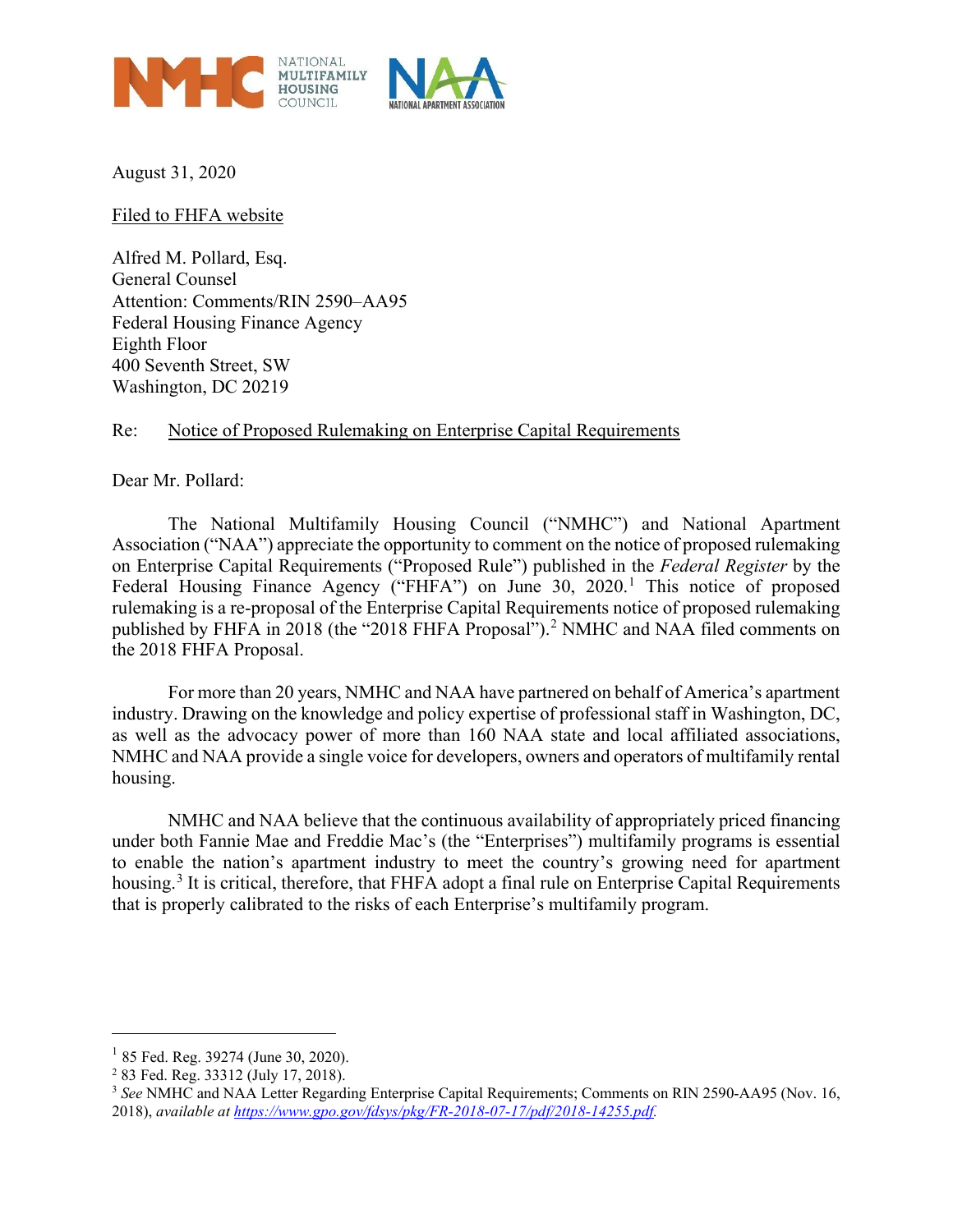The stated purpose of the Proposed Rule is to establish a new regulatory capital framework for the Enterprises during and after their conservatorships that ensures each Enterprise operates in a safe and sound manner and facilitates the Enterprises' fulfillment of their statutory mission to provide stability and ongoing assistance to the secondary mortgage market across good and bad economic cycles.[4](#page-1-0)

FHFA developed the Proposed Rule with the intent to preserve and refine the mortgage risk-sensitive aspects of the 2018 FHFA Proposal, to increase the quality and quantity of the Enterprises' capital both during and after their conservatorships and to address the pro-cyclicality of the risk-based capital requirements of the 2018 FHFA Proposal.

NMHC and NAA support the overarching purpose for the new regulatory capital framework for the Enterprises. We agree that the Enterprises' regulatory capital framework should maintain safety and soundness and enable the Enterprises to fulfill their mission across all economic cycles. We believe, however, that the Proposed Rule needs several important revisions and recalibrations to avoid harming the liquidity, stability and affordability of the multifamily housing market.

NMHC and NAA provided extensive, substantive comments on the 2018 FHFA Proposal.<sup>[5](#page-1-1)</sup> Our comments described the principles we believe FHFA should apply in amending the Enterprises' regulatory capital requirements and made specific recommendations to ensure the continued availability of multifamily financing at an appropriate cost. We were disappointed that FHFA neither integrated our comments into the Proposed Rule nor articulated any basis for not doing so. We would expect FHFA to adhere to all administrative rulemaking mandates as it promulgates the final rule on Enterprise Capital Requirements, including by considering and responding to all significant comments. We submit that our comments on the 2018 FHFA Proposal remain relevant and should be integrated into the Proposed Rule.

Our comments on the Proposed Rule describe the key principles NMHC and NAA believe FHFA should incorporate into the Enterprises' regulatory capital framework and our principal concerns and recommendations for revisions to the Proposed Rule in summary and more detailed forms. Our recommended revisions will achieve the stated purpose for the Proposed Rule while preserving the market utility of the Enterprises' multifamily housing programs and their beneficial effects for financing the country's apartment housing.

<span id="page-1-0"></span> <sup>4</sup> 85 Fed. Reg. at 39275.

<span id="page-1-1"></span><sup>5</sup> *See* NMHC and NAA Letter Regarding Enterprise Capital Requirements; Comments on RIN 2590-AA95 (Nov. 16, 2018), *available at* [https://www.gpo.gov/fdsys/pkg/FR-2018-07-17/pdf/2018-14255.pdf.](https://www.gpo.gov/fdsys/pkg/FR-2018-07-17/pdf/2018-14255.pdf)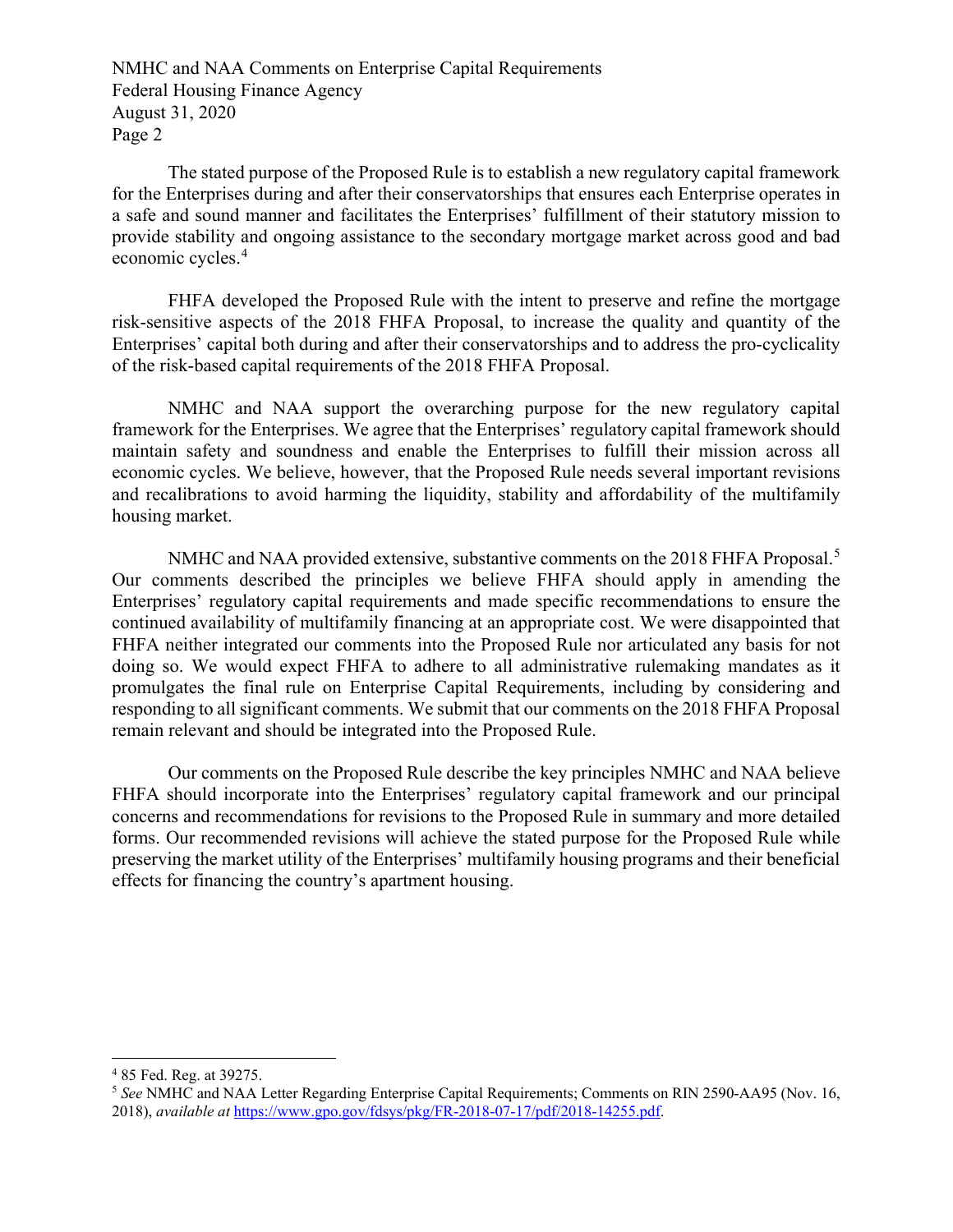### **I. KEY PRINCIPLES**

NMHC and NAA believe that the regulatory capital framework applicable to the Enterprises' multifamily programs should retain the successful components of the Enterprises' existing multifamily programs to preserve the continuous availability of appropriately priced multifamily financing and avoid causing detrimental market impacts. As we indicated in our comment letter on the 2018 FHFA Proposal, we recommend that FHFA amend the Enterprises' regulatory capital framework in accordance with three key principles:

- 1. Consistency with maintaining an explicit federal guarantee for multifamily mortgage-backed securities.
- 2. Recognition of the unique multifamily risk management characteristics of the Enterprises' multifamily businesses, which differ from their single-family businesses.
- 3. Maintenance of the differences between the risk-sharing executions of each Enterprise without advantaging one Enterprise over the other.

Regulatory capital amendments that conform to these principles would promote the Enterprises' role in a liquid, efficient, competitive and resilient multifamily housing market while avoiding unintended adverse consequences.

# **II. PRINCIPAL CONCERNS AND SUMMARY RECOMMENDATIONS**

The stated purpose of the Proposed Rule is to enhance the Enterprises' regulatory capital framework to ensure safety and soundness and continue the Enterprises' ability to fulfill their statutory mission of providing stability, liquidity and affordability to the mortgage market across good and bad economic cycles.<sup>[6](#page-2-0)</sup> While the 2018 FHFA Proposal serves as the foundation of the Proposed Rule, the Proposed Rule would augment the 2018 FHFA Proposal in several ways.

Among other changes, the Proposed Rule would alter the capital treatment of credit risk transfer ("CRT") structures, including a minimum capital requirement on senior tranches of CRT structures retained by an Enterprise and an adjustment to reflect that CRT do not have the same loss-absorbing capacity as equity capital. The Proposed Rule is intended to simplify the lookup grids and risk multipliers. The Proposed Rule would also supplement capital requirements based on the framework for banks adopted by the Basel Committee on Banking Supervision ("Basel Committee"). Further, the Proposed Rule would revise the method for determining operational risk capital requirements, including setting a higher floor.

<span id="page-2-0"></span> <sup>6</sup> 85 Fed. Reg. at 39275.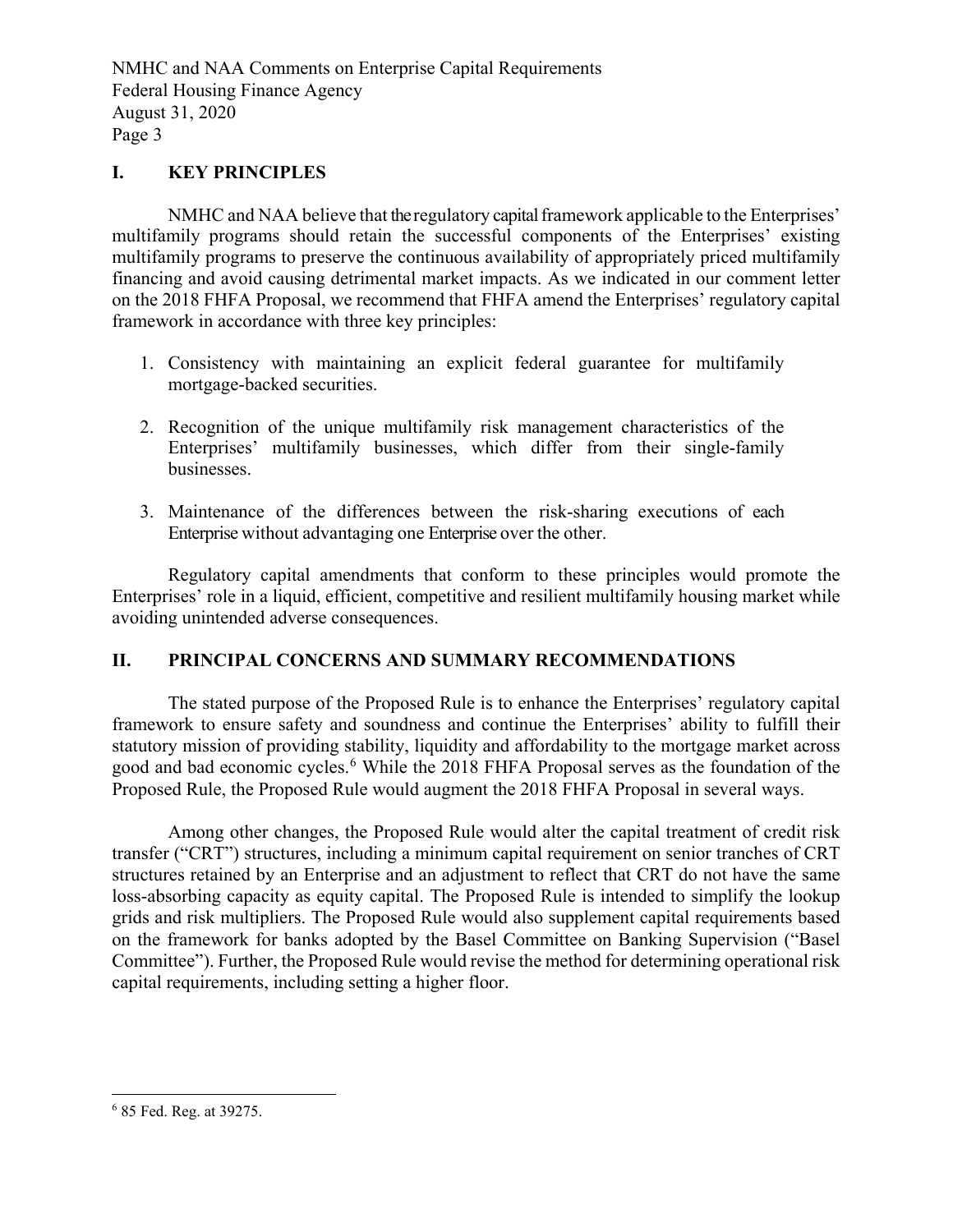NMHC and NAA agree with FHFA that the 2018 FHFA Proposal should be carefully amended to achieve the objectives of ensuring the Enterprises' safe and sound operations and ability to fulfill their missions during and after the end of the conservatorships. However, we believe the Proposed Rule would have significant negative impacts on the multifamily housing market if FHFA adopts the Proposed Rule without changes.

Our principal concerns and summary recommendations for changes to the Proposed Rule are set forth below. We believe that FHFA must engage in a deliberate, thoughtful rulemaking process that carries out these recommendations.

### **1. Concern: The prudential floor for CRT in the Proposed Rule will have a detrimental impact on pricing, capital and business models in the multifamily housing market.**

*Recommendations:*

- *FHFA should abandon the CRT prudential floor for multifamily altogether as its current treatment could undermine the Enterprises' business models.*
- *FHA and the Enterprises should conduct an impact analysis on the impact that the CRT prudential floor will have on the Enterprises' risk management policies and procedures, their business models as a whole and existing CRT programs.*

# **2. Concern: The Proposed Rule provides insufficient information regarding the derivation of the lookup grids and risk multipliers applicable to multifamily mortgage exposures.**

*Recommendations:* 

- *We recommend that FHFA provide more information on the derivation of the lookup grids and risk multipliers, including the data set on which FHFA relied. The Proposed Rule does not provide sufficient information to conduct a sound analysis of the derivation of the proposed lookup grids and risk multipliers for multifamily mortgage exposures.*
- *Providing this information is important because to the extent that the data set FHFA used relies on unrepresentative or otherwise incorrect data, the Enterprises could be required to hold capital beyond what would be necessary to maintain the Enterprises' safety and soundness and enable them to fulfill their mission. This has the potential to have a significant negative impact on the availability of multifamily financing.*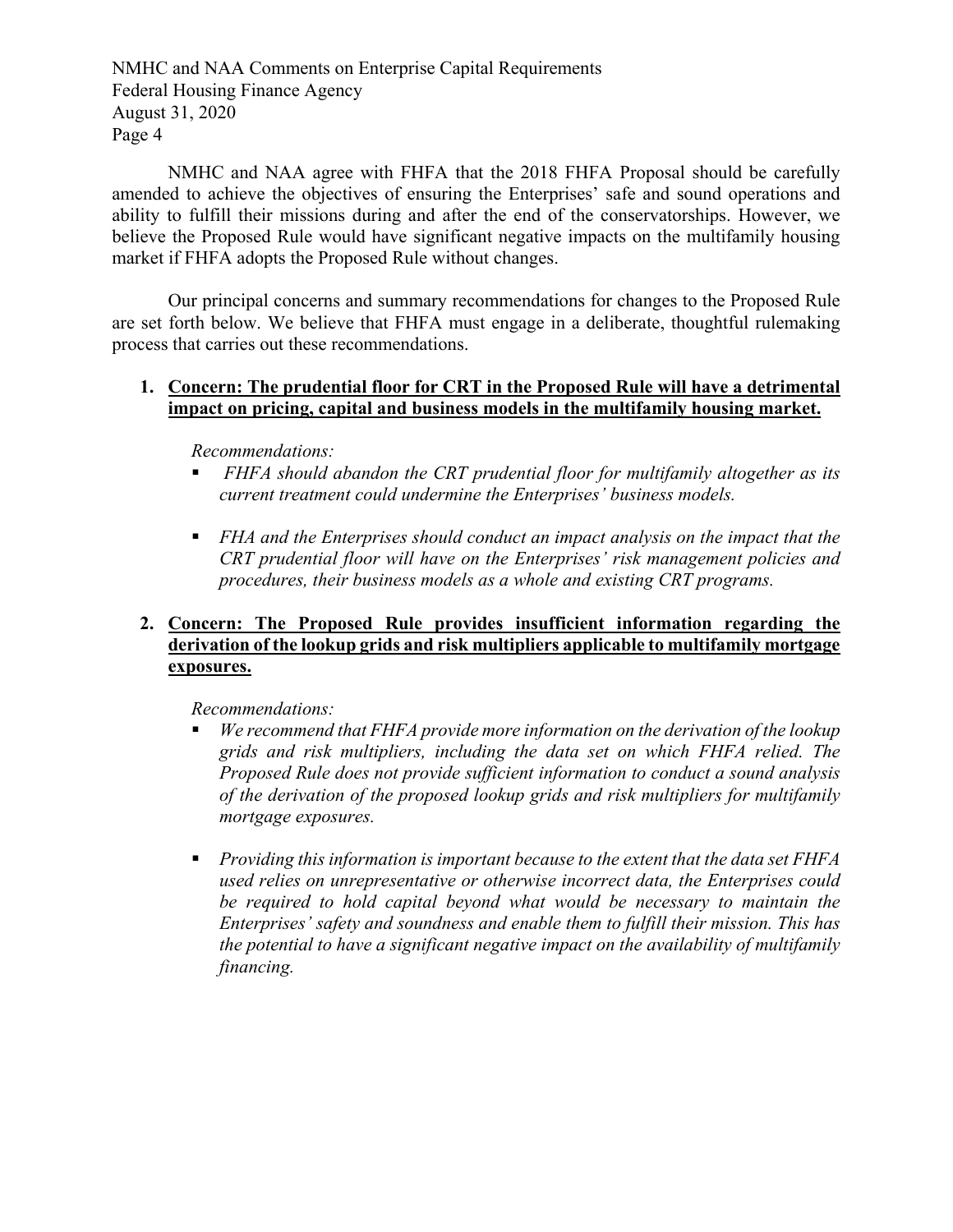# **3. Concern: The lookup grids and risk multipliers applicable to multifamily housing would undermine the affordable and workforce housing markets and the Enterprises' related initiatives.**

*Recommendation:* 

- *Affordable and workforce housing ("WFH") are fundamental components of the Enterprises' statutory mission and business models. The treatment of multifamily mortgage exposures with higher mark-to-market-loan-to-value ("MTMLTV") and lower debt-service-coverage ("DSC") ratios will result in a significant amount of capital held against WFH. We recommend that FHFA reconsider and recalibrate the lookup grid and risk multipliers to avoid adverse impacts on the market for WFH.*
- **4. Concern: The lookup grid in the Proposed Rule would require the Enterprises to hold significantly more capital against multifamily housing exposures than the capital a bank must hold against the same exposure under the Basel and U.S. bank capital framework contrary to FHFA's expressed intent to base the Proposed Rule on the bank framework.**

### *Recommendation:*

 *FHFA should adopt a regulatory capital framework for the Enterprises that applies to their unique business models rather than forcing the capital framework for banks onto the Enterprises' business models. The bank capital framework was designed to address the unique nature of the business of banking and is ill-suited to the Enterprises' distinct business models. Forcing the capital framework for banks onto the Enterprises risks adopting a capital framework that negatively impacts the multifamily housing market. In fact, when compared to the treatment of multifamily exposures under the Basel and U.S. bank capital framework, the Proposed Rule would require the Enterprises, under certain circumstances, to hold significantly more capital against multifamily exposures than banks hold.*

# **5. Concern: The Proposed Rule does not address the pro-cyclicality of the multifamily housing market.**

# *Recommendation*:

 *FHFA should implement measures to address the pro-cyclicality of the multifamily housing market. We believe that countercyclical adjustments for multifamily mortgage exposures' MTMLTV must be implemented in the Proposed Rule. This adjustment should only be made where the overall value of the Enterprises' multifamily mortgage exposure fluctuates by a certain percentage, and should not be based on an index. In addition, FHFA could further mitigate cyclicality by using loan-to-value ratios at origination, not a market-to-market metric, or a collar on mark-to-market values.*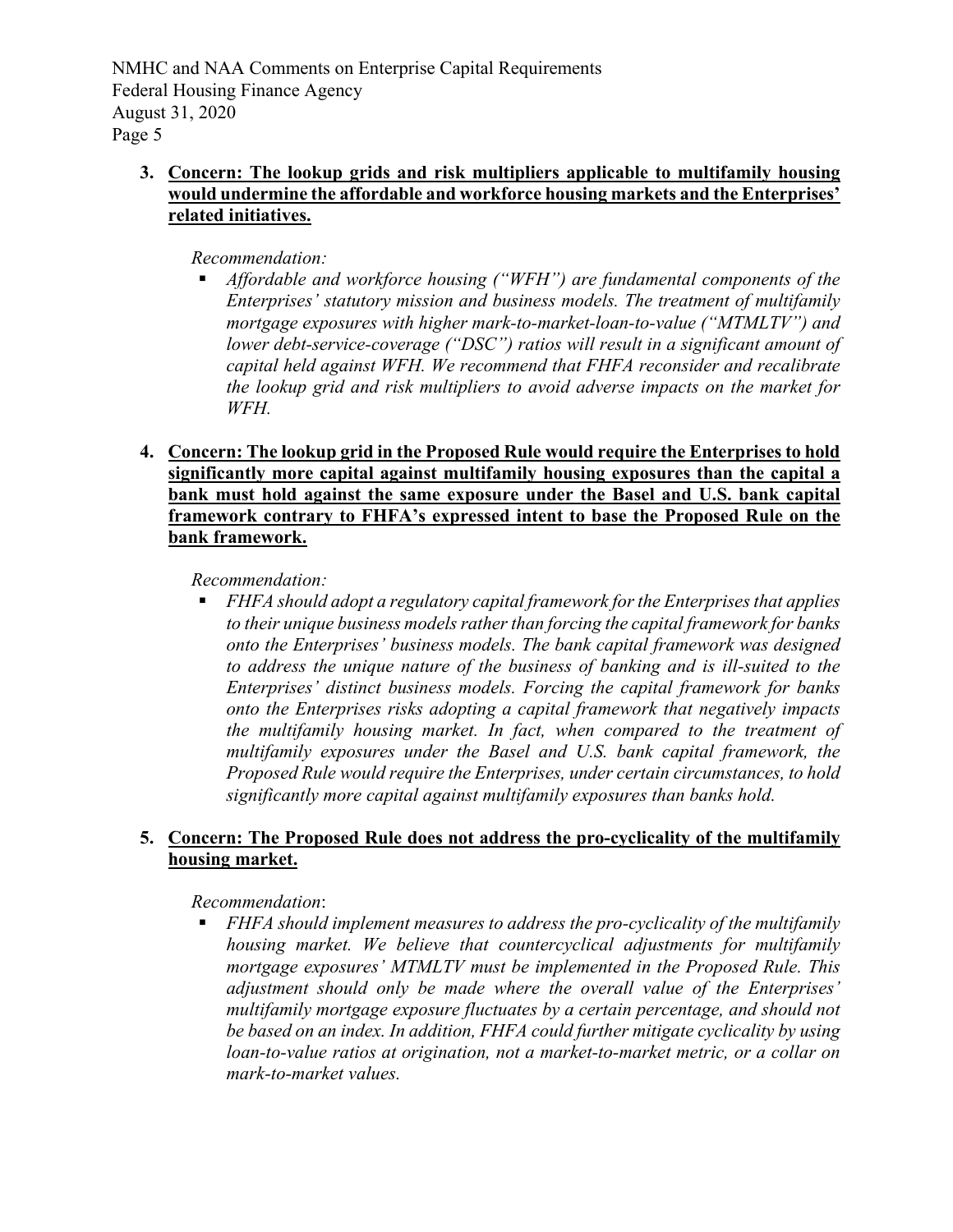# **6. Concern: The Proposed Rule fosters incongruent treatment of multifamily and singlefamily housing.**

### *Recommendations:*

- *FHFA should carefully examine those situations in which multifamily mortgage exposures are treated differently than single-family exposures and eliminate any differences that serve to materially disadvantage multifamily exposures. Careful examination would help ensure that the Enterprises' regulatory capital framework better reflects the unique risk management characteristics and demonstrated credit performance of the multifamily businesses as compared to the single-family businesses.*
- *FHFA should provide greater transparency regarding the data underlying the Proposed Rule, and in particular, FHFA should provide the analytical approach it employed that results in a risk capital treatment for multifamily that is 2x that for single-family. Historic and recent loss experience do not support FHFA's position.*

#### **7. Concern: The leverage ratio requirements may be the predominant binding capital requirements, overshadowing the risk-based capital requirements.**

*Recommendations:* 

- *The proposed leverage ratio requirements exceed the risk-based capital requirements, as demonstrated for the third quarter of 2019, but it is unclear if this is the binding constraint over a time series. We recommend that FHFA carefully calibrate the leverage ratio requirements to avoid establishing a regulatory capital framework in which the leverage ratio requirements are the binding capital mandate overshadowing the risk-based capital requirements.*
- *FHFA should provide more information on the derivation of the proposed leverage ratio requirements including the data set on which FHFA relied. FHFA should also run a time-series of capital requirements and not just on the single data point provided in the Proposed Rule. Providing this data set would provide transparency to the rulemaking process, enabling NMHC and NAA to offer more specific comments.*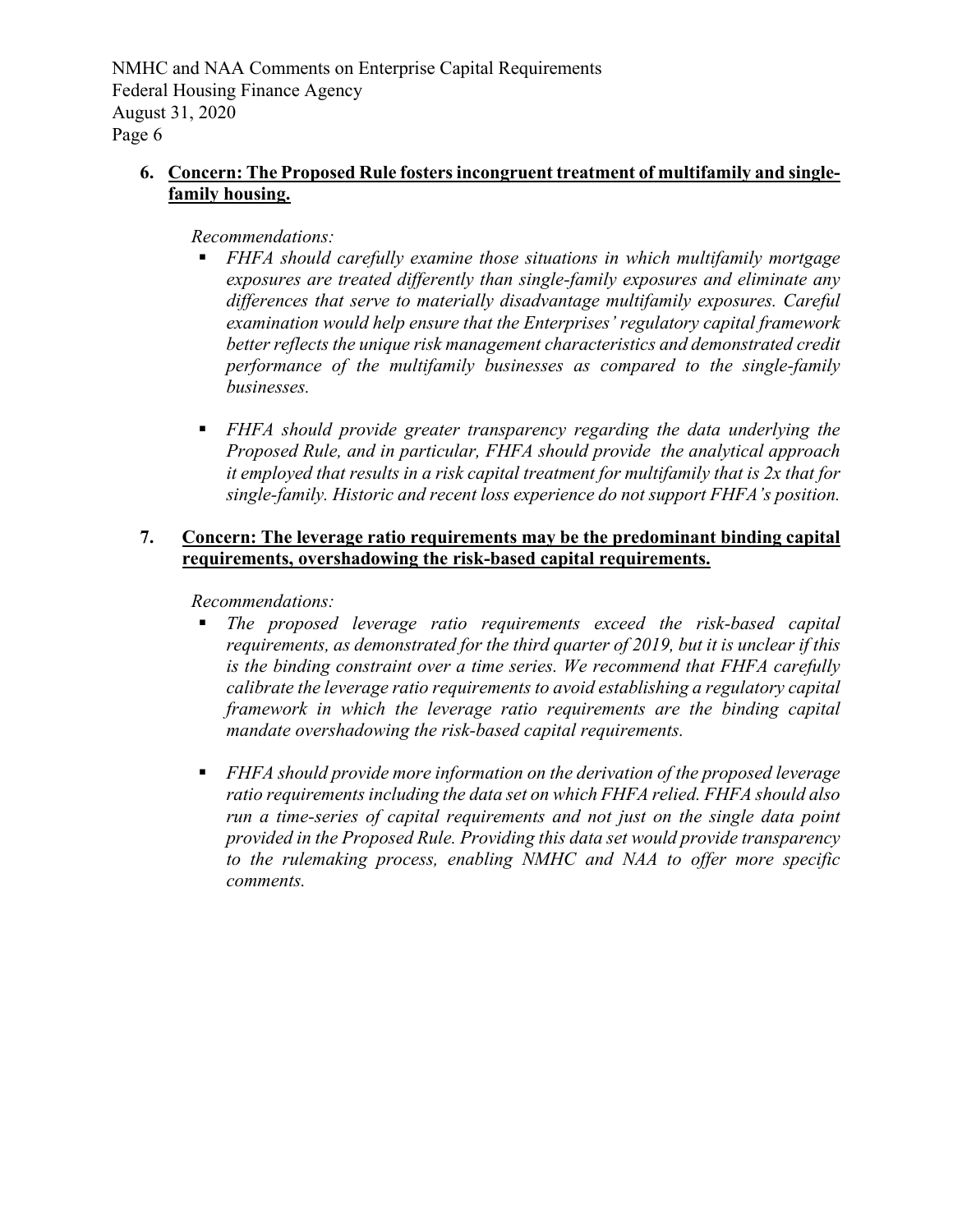### **8. Concern: The Proposed Rule fails to properly address differences in the Enterprises' multifamily business models.**

### *Recommendation:*

 *FHFA should take steps to provide greater capital credit to Fannie Mae, for multifamily exposures recognizing that, according to FHFA, "Fannie Mae has used loss-sharing transactions through a delegated underwriting system which has produced low losses since it was first offered in 1988"[7](#page-6-0) but has been required to hold a larger amount capital relative to Freddie Mac.* 

The rest of our letter provides a comprehensive explanation of the reasoning behind each of our concerns and recommendations in the same order they are described above.

# **III. EXPLANATION OF OUR CONCERNS AND RECOMMENDATIONS**

### **1. The prudential floor for CRT in the Proposed Rule will have a detrimental impact on pricing, capital and business models in the multifamily housing market.**

The Proposed Rule would introduce a prudential floor of 10 percent for the risk weight assigned to each tranche in a CRT transaction. FHFA believes this floor would "mitigate potential risks associated with a CRT, including the structuring, recourse, and other risks associated with these securitizations."[8](#page-6-1)

The Proposed Rule requests comments on the treatment of CRT under the Proposed Rule, including whether the 10 percent prudential floor is properly calibrated and whether a different approach should be taken.  $9\,$  $9\,$  We believe that the prudential floor is not properly calibrated. FHFA should take a different approach that does not involve the prudential floor for several reasons.

First, the Proposed Rule provides insufficient justification for a 10 percent floor, stating only that the floor is "less than the 20 percent minimum risk weight under the US banking framework for securitization exposures."[10](#page-6-3) This absence of foundational information for the proposed floor significantly inhibits our ability to offer granular comments and raises questions about the basis for the proposed floor.

Second, the Proposed Rule would apply a blanket CRT prudential floor without giving due consideration to the differences between single-family CRT and the more robust and welldeveloped multifamily CRT. The Proposed Rule generally ignores the significant support provided by the involvement of the private market and the mortgage market generally in transferring risk

<span id="page-6-0"></span> <sup>7</sup> *See* Fannie Mae & Freddie Mac Multifamily Businesses, *available at*

https://www.fhfa.gov/Policy/ProgramsResearch/Policy/Pages/Reducing-Fannie-Mae—Freddie-Mac-Multifamily-Businesses.aspx, last accessed on August 30, 2020.

<span id="page-6-1"></span><sup>8</sup> 85 Fed. Reg. at 39322.

<span id="page-6-2"></span><sup>9</sup> *Id.* at 39331.

<span id="page-6-3"></span><sup>10</sup> *Id.*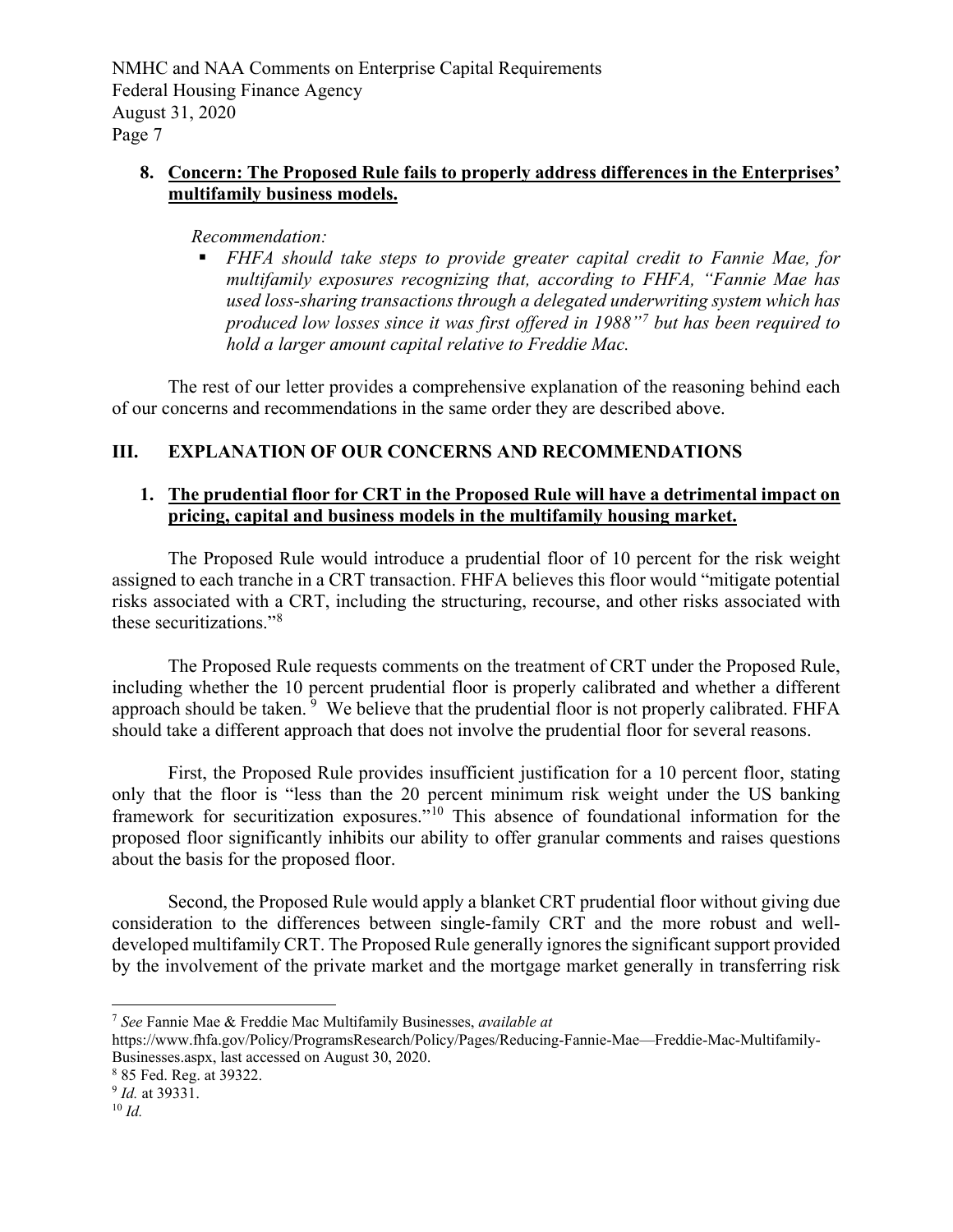from the Enterprises.<sup>[11](#page-7-0)</sup> We recommend that FHFA acknowledge and incorporate the unique multifamily risk management characteristics of the Enterprises' multifamily business models as compared to their single-family business models into the Proposed Rule before it is finalized.

The prudential floor will also have numerous detrimental effects on the multifamily housing market. The introduction of the CRT floor for multifamily mortgage exposures may change the Enterprises' risk management policies and procedures and their business models. FHFA should conduct an impact analysis to determine the Proposed Rule's impact on the Enterprises' business models and require the Enterprises to provide an evaluation of the potential impact on how they manage their existing CRT programs. It is important to note that the existing multifamily CRT programs used by each Enterprise are well developed, vetted and resulted in no cost to taxpayers during the 2008 financial crisis. Should the CRT floor result in a change on the use of CRT for multifamily mortgage exposures, current and future involvement of the private market in CRT will be curtailed and the Enterprises are likely to experience a significant increase in risk.

### **2. The Proposed Rule provides insufficient information regarding the derivation of the lookup grids and risk multipliers applicable to multifamily mortgage exposures.**

The Proposed Rule requires the use of lookup grids and multipliers when assigning credit risk-weighted assets for multifamily mortgage exposures. NMHC and NAA filed comments on the multifamily credit risk grid and multipliers in the 2018 FHFA Proposal; however, FHFA neither integrated our comments into the Proposal Rule nor provided any indication that our comments were considered. The Proposed Rule offers no analytical support on the derivation of the grids and multipliers or their calibration, which were largely left unchanged from the versions included in the 2018 FHFA Proposal. The absence of analytical support significantly inhibits our ability to comment on the Proposed Rule and calls into question the basis for the proposal.

The Proposed Rule requests comments on whether the risk weights and multipliers for multifamily mortgage exposures are properly calibrated and whether there are any adjustments, simplifications or refinements that should be considered.<sup>[12](#page-7-1)</sup> However, the Proposed Rule does not provide sufficient information to conduct a sound analysis of the derivation of the proposed lookup grids and risk multipliers for multifamily mortgage exposures. Providing this information is important to a proper rulemaking process. To the extent that the data set FHFA used relies on unrepresentative or incorrect data, the Enterprises could be required to hold capital beyond what would be necessary to maintain the Enterprises' safety and soundness and enable them to fulfill their mission. This has the potential to have a significant negative impact on the multifamily housing market.

<span id="page-7-0"></span><sup>&</sup>lt;sup>11</sup> *See* Hearing on Housing Finance Policy Before the House Financial Services Committee, 116th Cong. (Oct. 22, 2019) (Statement of Steven Mnuchin, Secretary of the Treasury); Prepared Remarks of Dr. Mark A. Calabria, Director of FHFA at MBA 2019 Annual Convention & Expo (Oct. 28, 2019); Remarks before the American Enterprise Institute, *A Case for Housing Finance Reform,* Jerome Powell, Chairman of the Board of Governors of the Federal Reserve System (Jul. 6, 2017).

<span id="page-7-1"></span><sup>12</sup> 85 Fed. Reg. at 39324 and 39327.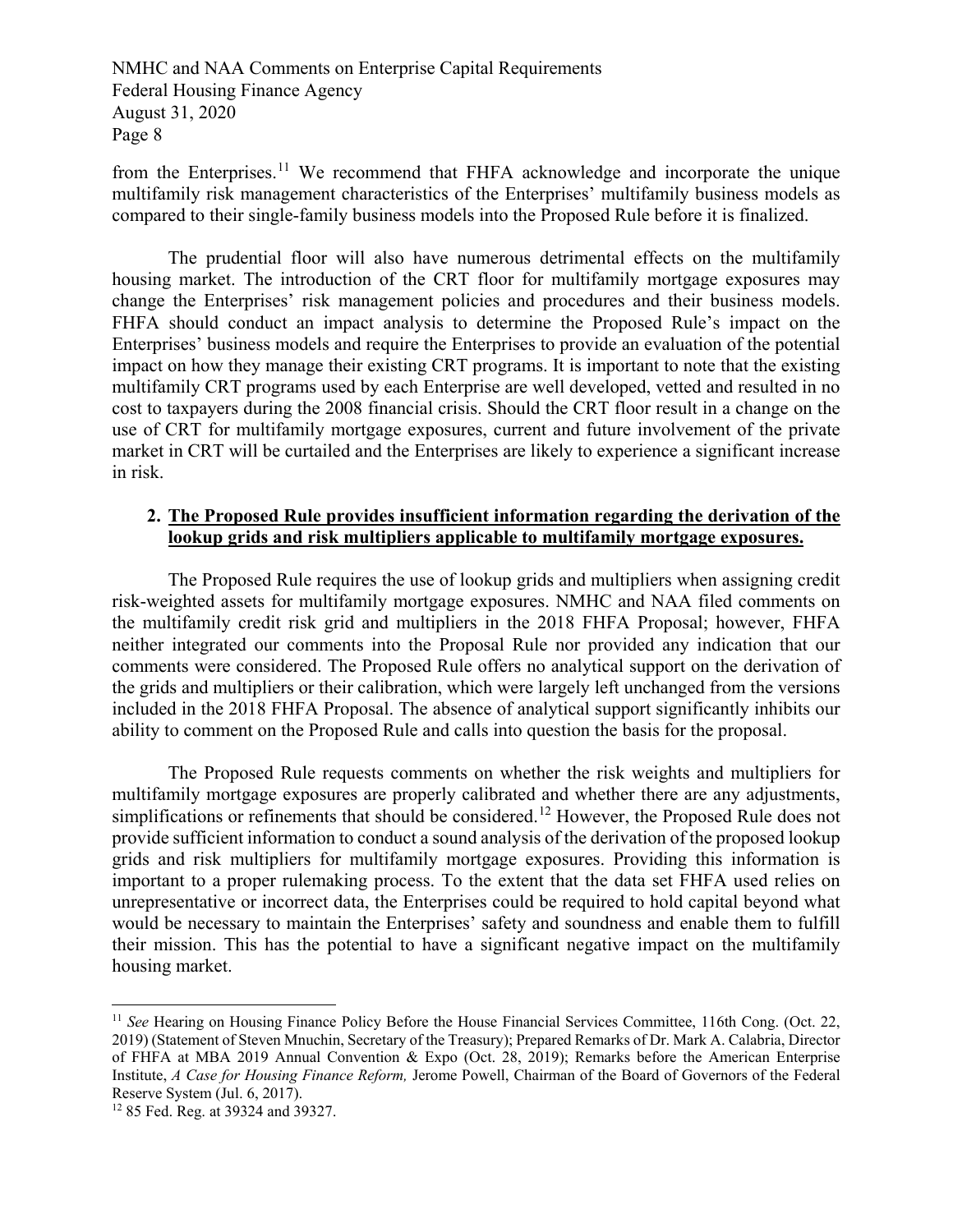# **3. The lookup grids and risk multipliers applicable to multifamily housing would undermine the affordable and workforce housing markets and the Enterprises' related initiatives.**

As stated previously, the Proposed Rule requests comments on whether the risk weights and multipliers for multifamily mortgage exposures are properly calibrated and whether there are any adjustments, simplifications or refinements that should be considered.<sup>[13](#page-8-0)</sup> Under the Proposed Rule, the capital requirements that would apply to multifamily housing exposures would have a significant negative impact on higher MTMLTV and lower DSC loans, including workforce and affordable housing ("WFH") loans. For numerous fixed-rate and adjustable-rate mortgages, the Enterprises would be required to hold more than 150 percent capital against certain WFH loans with a DSC ratio below 1.36 and a MTMLTV ratio of 70% or more. The capital requirements could be increased further upon application of the multipliers.

WFH is an essential part of the Enterprises' businesses, helping the Enterprises fulfill their statutory missions and the annual multifamily affordable housing goals set by FHFA rules pursuant to the Federal Housing Enterprises Financial Safety and Soundness Act of 1992.<sup>[14](#page-8-1)</sup> Separate from the mission and regulatory mandates for WFH, as conservator of the Enterprises, FHFA has required the Enterprises to explore opportunities to further support liquidity in multifamily WFH.[15](#page-8-2)

FHFA must engage in a more tailored approach to the capital treatment of multifamily WFH to avoid undermining the Enterprises' mission to promote WFH and adversely affecting the markets for WFH. The 2018 FHFA Proposal provided a 0.6 risk based multiplier for Government Subsidized loans (Low-Income Housing Tax Credits ("LIHTC") and Section 8), yet this multiplier is absent in the Proposed Rule. It is unclear whether this result was oversight or an advertent decision. If FHFA intended this result, it should disclose the basis, including new data, that supports eliminating this multiplier. The CohnReznick  $LLP^{16}$  $LLP^{16}$  $LLP^{16}$  annual study of the LIHTC market, *Housing Tax Credit Investments: Investments and Operational Performance,* found that the foreclosure rate of LIHTC properties since 2000 was less than 0.1% per year and that the cumulative foreclosures during that time was 0.65%. This performance is significantly better than the conventional marketplace.

<span id="page-8-0"></span> <sup>13</sup> *Id.*

<span id="page-8-1"></span><sup>14</sup> 12 C.F.R. Part 1282; 83 Fed. Reg. 5878 (Feb. 12, 2018).

<span id="page-8-2"></span><sup>15</sup> *See* FHFA, *2018 Scorecard for Fannie Mae, Freddie Mac, and Common Securitization Solutions* (Dec. 2017), *available at* [https://www.fhfa.gov/AboutUs/Reports/ReportDocuments/2018-Scorecard-12212017.pdf.](https://www.fhfa.gov/AboutUs/Reports/ReportDocuments/2018-Scorecard-12212017.pdf) 16 CohnReznick, *Housing Tax Credit Investments: Investment and Operational Performance* (Nov. 18, 2019).

<span id="page-8-3"></span>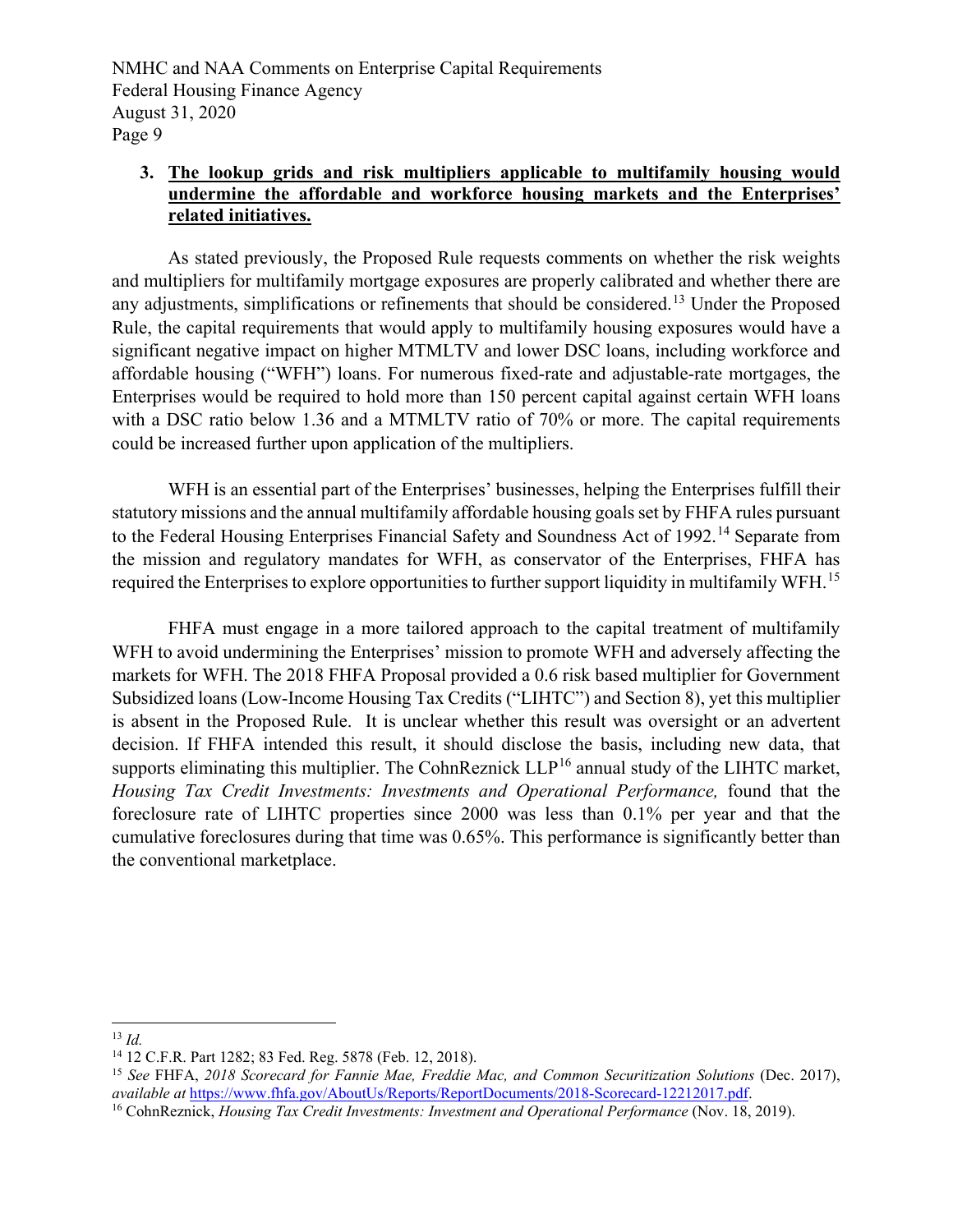# **4. The lookup grid in the Proposed Rule would require the Enterprises to hold significantly more capital against multifamily housing exposures than the capital a bank must hold against the same exposure under the Basel and U.S. bank capital framework contrary to FHFA's expressed intent to base the Proposed Rule on the bank framework.**

The Proposed Rule would force bank capital requirements developed for banks' business models onto the capital framework for the Enterprises' business models*.* The Proposed Rule requests comments on whether the U.S. banking framework should be used for purposes of the Enterprises' capital requirements.<sup>[17](#page-9-0)</sup> NMHC and NAA believe that this retrofit of the Basel and U.S. bank regulatory capital framework is inappropriate for the Enterprises' unique business models.

The Basel capital standards were created for the largest and most complex international financial institutions. The nature of these banks' businesses, balance sheets, funding and credit risk is materially different from the multifamily financing businesses of the Enterprises. In addition, banks have deposits that can be subject to fluctuation, the Enterprises are match-term funded which makes the models far more predictable than that of banks.

Moreover, while the Basel capital standards may be fully vetted and widely accepted for the largest international banking institutions, the application of these capital standards to the Enterprises' multifamily businesses is inappropriate, unexamined and potentially detrimental. The application of bank capital standards to businesses for which they was not designed or intended to apply should be examined more broadly, including by soliciting input from the Basel Committee and the U.S. bank regulators. Their input would enable FHFA to limit potential unintended consequences and properly tailor the Proposed Rule to reflect the important role the Enterprises play in America's housing market. Even minor missteps in this regard can have significant impacts on the multifamily housing market, with resulting harm to families that are least able to sustain any adverse availability and cost impacts.

The Proposed Rule would require the Enterprises to maintain risk-weighted capital and adjusted capital ratios of 8 percent of risk-weighted assets. The risk weight assigned to multifamily exposures would be dependent on the MTMLTV and DSC ratios outlined in the proposed risk grids. This approach is inconsistent with the bank capital framework because the Enterprises may be required to hold greater capital against multifamily exposures than is necessary to maintain safety and soundness and enable the Enterprises to fulfill their mission.

Additionally, the risk weights under the Proposed Rule are significantly higher than those applicable to the same exposures under the bank capital framework. Certain risk weights provided in the lookup grid in the Proposed Rule can substantially exceed 100 percent and may be as high as 255 percent for adjustable rate mortgages with a DSC ratio greater than 1.00 or more and a

<span id="page-9-0"></span> <sup>17</sup> *See, e.g.*, 85 Fed. Reg. at 39301.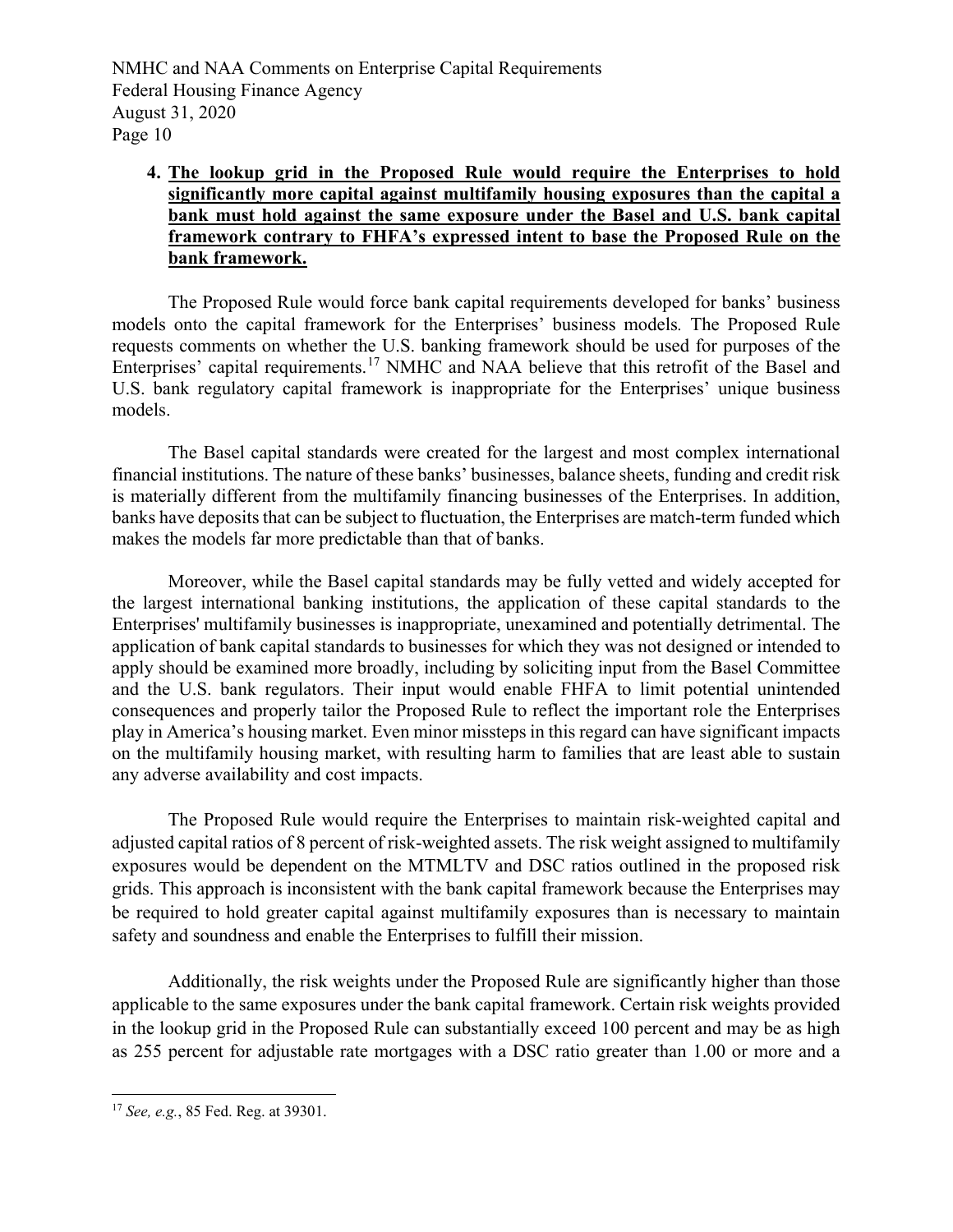MTMLTV of more than 100%. The Basel and U.S. capital framework assign a 100 percent risk weight to multifamily loans at origination, and a 50 percent risk weight one year after origination if there is evidence of timely principal and interest payments and if the loan meets specific credit criteria.[18](#page-10-0)

Further, the mark-to-market requirement in the Proposed Rule would be more stringent than the bank capital regime. Banks are not required to use mark-to-market metrics for multifamily exposures. Rather, banks are required to review the loan value only at origination when generating capital calculations. The mark-to-market requirement in the Proposed Rule would necessitate a significantly higher capital charge for multifamily mortgage exposures during adverse market conditions, even where the loan is performing.

# **5. The Proposed Rule does not address the pro-cyclicality of the multifamily housing market.**

The Proposed Rule purports to address the pro-cyclicality of the risk-based capital requirements of the 2018 FHFA Proposal, however, the Proposed Rule focuses primarily on singlefamily housing and not on multifamily housing. For example, the Proposed Rule includes a countercyclical adjustment for each single-family mortgage exposure's MTMLTV ratio when national housing prices are 5.0 percent above or below the inflation-adjusted long-term trend. The Proposed Rule provides no such adjustment for multifamily housing, which runs counter to the expressed goal of FHFA.

The Proposed Rule requests comments on the approach that should be taken to mitigate pro-cyclicality of credit risk capital requirements for multifamily mortgage exposures.[19](#page-10-1) Without a clearer understanding of the treatment of single-family and multifamily mortgage exposures, we must withhold specific recommendations, and instead note that FHFA could take a myriad of approaches to address pro-cyclicality in the multifamily housing market. For example, the countercyclical adjustment applicable to single-family exposures could be applied to multifamily exposures. However, we believe that the Proposed Rule should be modified to eliminate the use of FHFA's U.S. all-transactions house price index. Countercyclical adjustments should only be made when the value of the Enterprise's portfolio increases or decreases by a certain percentage.

Further, we also suggest that FHFA evaluate the elimination of the use of MTMLTV in exchange for the loan-to-value ratio at the time of origination. FHFA could also cap mark-tomarket values or permit decreases in mark to market values to limit pro-cyclicality in the multifamily housing market.

<span id="page-10-0"></span> <sup>18</sup> *See, e.g.,* 12 C.F.R. § 324.32(i).

<span id="page-10-1"></span><sup>19</sup> 85 Fed. Reg. at 39324.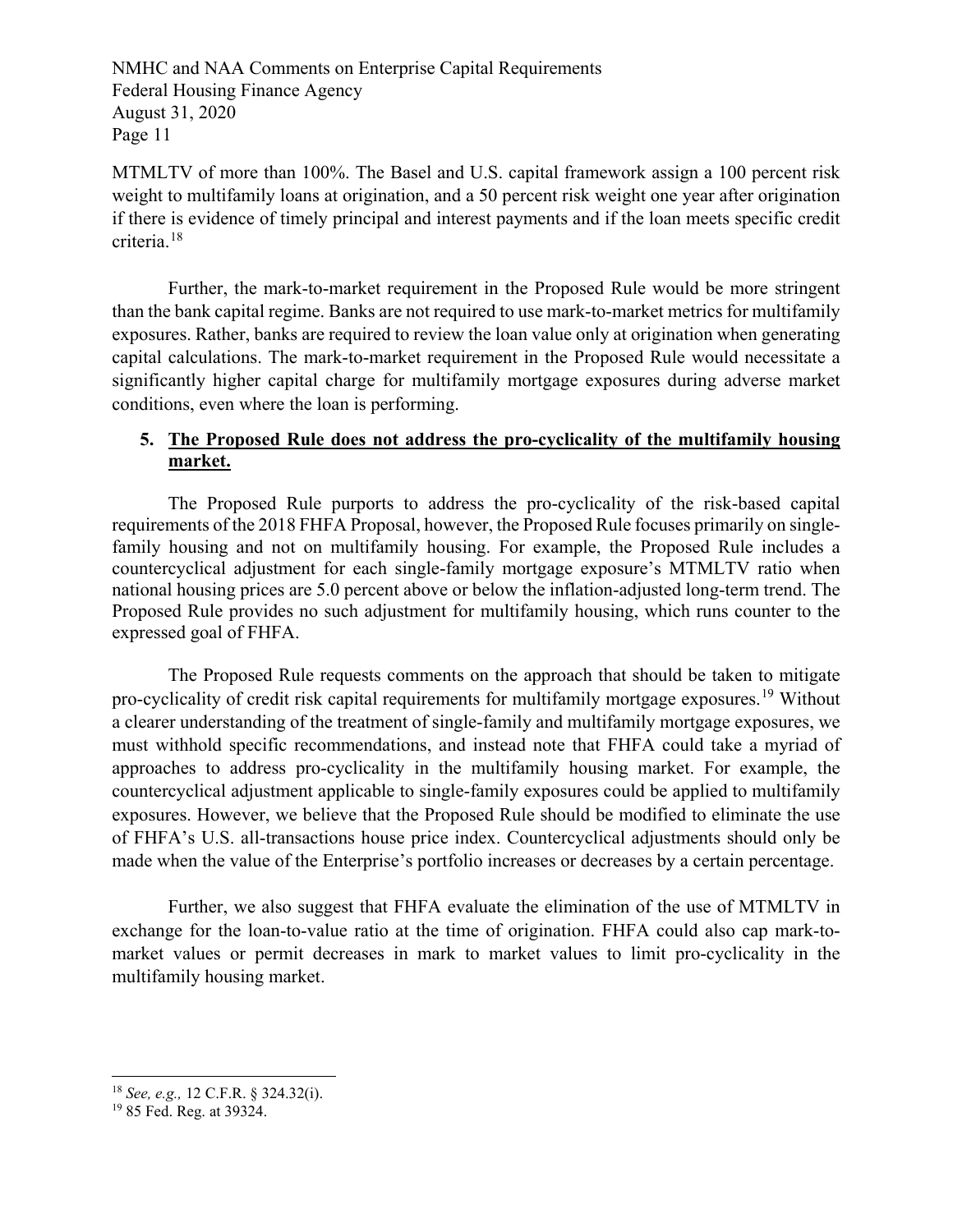# **6. The Proposed Rule fosters incongruent treatment of multifamily and single-family housing.**

The Proposed Rule requests comments on whether the methodologies used to calibrate credit risk capital requirements for multifamily mortgage exposures are appropriate given the potential risk of loss that could be experienced in a financial crisis and where any changes should be made in calibrating credit risk capital requirements.<sup>[20](#page-11-0)</sup> The Proposed Rule would require greater capital for multifamily exposures than for comparable single-family exposures. This is a significant change in policy that lacks proper justification or discussion through rulemaking or stakeholder engagement. NMHC and NAA recommend that FHFA conduct separate analyses of the single-family and multifamily frameworks, to prevent any unintended influence of one framework on the other and to best reflect the unique risk management characteristics and demonstrated credit performance of the multifamily businesses as compared to the single-family businesses.

The Proposed Rule fails to address the pro-cyclicality of multifamily mortgage exposures, despite creating countercyclical adjustments for single-family exposures. If adopted without change, the Proposed Rule would require additional capital to be held against multifamily exposures as compared to single-family exposures. Although this would diminish the availability and cost of multifamily housing, the Proposed Rule does not provide any explanation or justification for this difference in treatment.

As of September 30, 2019, under the Proposed Rule's standardized approach, the Enterprises' average risk weight for single-family mortgage exposures would have been 26 percent, and the Enterprises' average risk weight for multifamily mortgage exposures would have been 51 percent. This difference leaves multifamily exposures at a distinct disadvantage in the mortgage marketplace. The 2018 FHFA Proposal viewed this inconsistent result as a problem, but instead of providing a remedy, the new Proposed Rule continues the problem, does not provide a remedy and fails to provide a rationale for the different treatment. In the absence of any explanation of the rationale for the inconsistent treatment of multifamily and single-family exposures, we are offering comments on the proposed result.

### 7. **The leverage ratio requirements may be the predominant binding capital requirements, overshadowing the risk-based capital requirements.**

The Proposed Rule states that FHFA views the leverage ratio requirements as "a credible backstop to the risk-based capital requirements."<sup>[21](#page-11-1)</sup> Since FHFA intends that the leverage ratio requirements would backstop the risk-based capital requirements, one would expect that the Enterprises' risk-based capital requirements would exceed the supplemental leverage ratio requirements most of the time. However, the leverage ratio requirements in the Proposed Rule

<span id="page-11-0"></span><sup>20</sup> *Id.* at 39322. 21 *Id.* at 39281.

<span id="page-11-1"></span>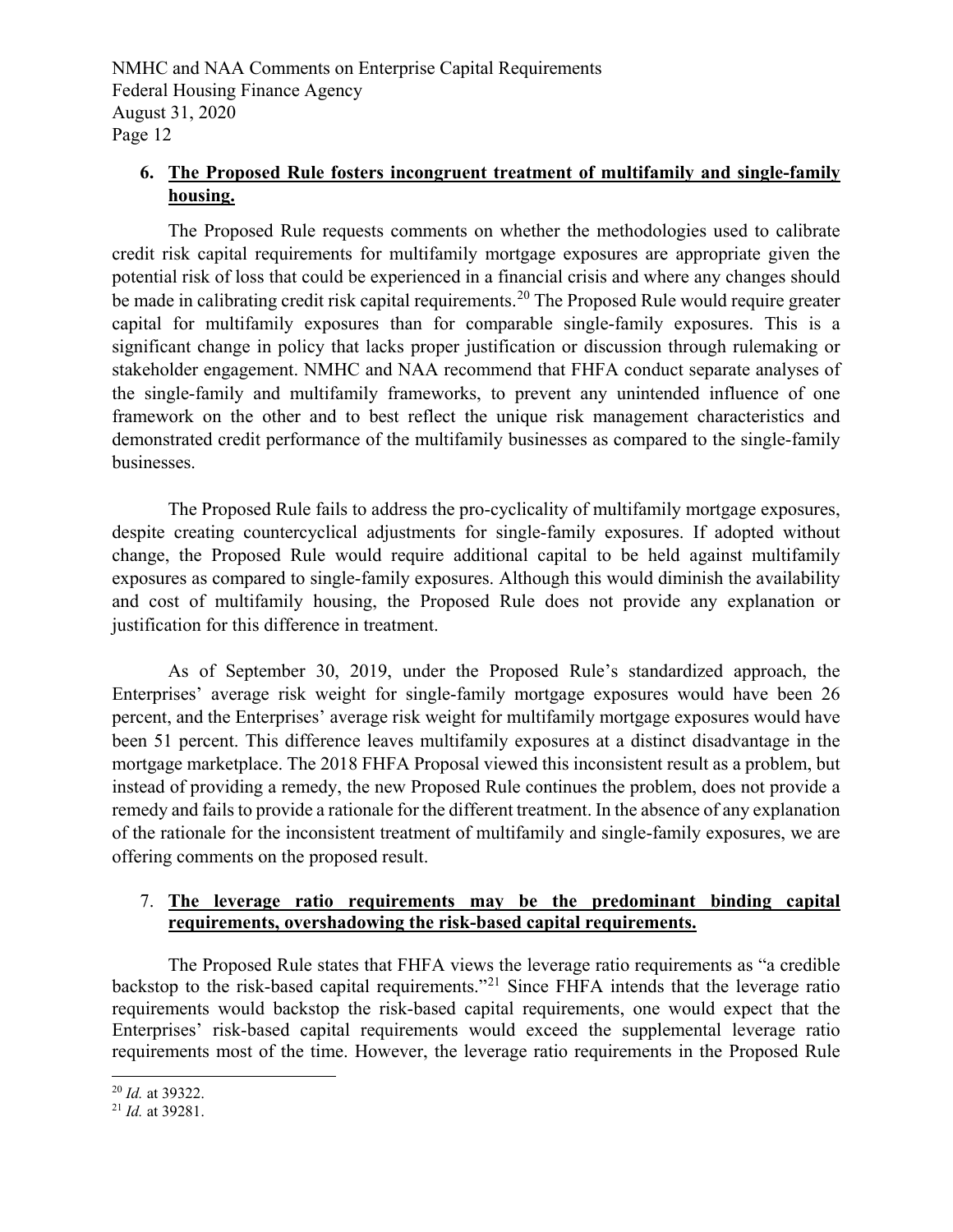would exceed the risk-based capital requirements currently, as FHFA acknowledges, and it is not at all clear when this result may change in the future. The Proposed Rule requests comments on whether the leverage ratio is appropriately sized to serve as a credible backstop to risk-based capital requirements and whether the leverage ratio should be based on a metric other than adjusted total assets.<sup>22</sup>

NMHC and NAA believe that FHFA should carefully calibrate the leverage ratio requirements to avoid establishing a regulatory capital framework in which the leverage ratio requirements are the binding capital mandate overshadowing the risk-based capital requirements in most circumstances. Our views are aligned with FHFA's stated intent, but the Proposed Rule falls short in implementing the proper calibration. FHFA should calibrate the leverage ratio requirements to avoid the leverage ratio becoming the dominant, binding capital requirement for the Enterprises.

To accomplish this, we recommend that FHFA provide foundational information on the derivation of the proposed leverage ratio requirements, including the data set on which FHFA relied. FHFA should also run a time-series of capital requirements using different scenarios. Relying only on the single data point provided in the Proposed Rule is insufficient. Providing this data set would provide transparency to the rulemaking process, enabling NMHC and NAA to offer more specific comments to assist in achieving our shared objective of having the leverage ratio requirements backstop the risk-based capital requirements.

### 8. **The Proposed Rule fails to properly address the differences in the Enterprises' multifamily business models.**

The Proposed Rule states that the Enterprises' regulatory capital frameworks account for differences in the Enterprises' multifamily business models, where appropriate,  $2<sup>3</sup>$  but the Proposed Rule does not accomplish this. The foundation of Fannie Mae's multifamily business model is a Delegated Underwriting and Servicing program with common underwriting and servicing guidelines for a defined group of multifamily lenders. By contrast, Freddie Mac's multifamily business model is a structured, multi-class securitization program in which K-Deals are the largest securitization program.

Due to these differences in the Enterprises' multifamily business models, the Proposed Rule would require Fannie Mae to hold significantly more capital than Freddie Mac. However, FHFA continues to recognize that "Fannie Mae has used loss-sharing transactions through a delegated underwriting system which has produced low losses since it was first offered in 1988<sup>"[24](#page-12-2)</sup> and historically, FHFA has provided greater capital credit to Fannie Mae holdings for this reason.

<span id="page-12-0"></span> <sup>22</sup> *Id.* at 39295.

<span id="page-12-1"></span> $^{23}$  *Id.* at 39321.

<span id="page-12-2"></span><sup>24</sup> *See* FHFA, Fannie Mae & Freddie Mac Multifamily Businesses, *available at* [https://www.fhfa.gov/PolicyProgramsResearch/Policy/Pages/Reducing-Fannie-Mae--Freddie-Mac-Multifamily-](https://www.fhfa.gov/PolicyProgramsResearch/Policy/Pages/Reducing-Fannie-Mae--Freddie-Mac-Multifamily-Businesses.aspx)[Businesses.aspx](https://www.fhfa.gov/PolicyProgramsResearch/Policy/Pages/Reducing-Fannie-Mae--Freddie-Mac-Multifamily-Businesses.aspx) (last accessed on August 16, 2020).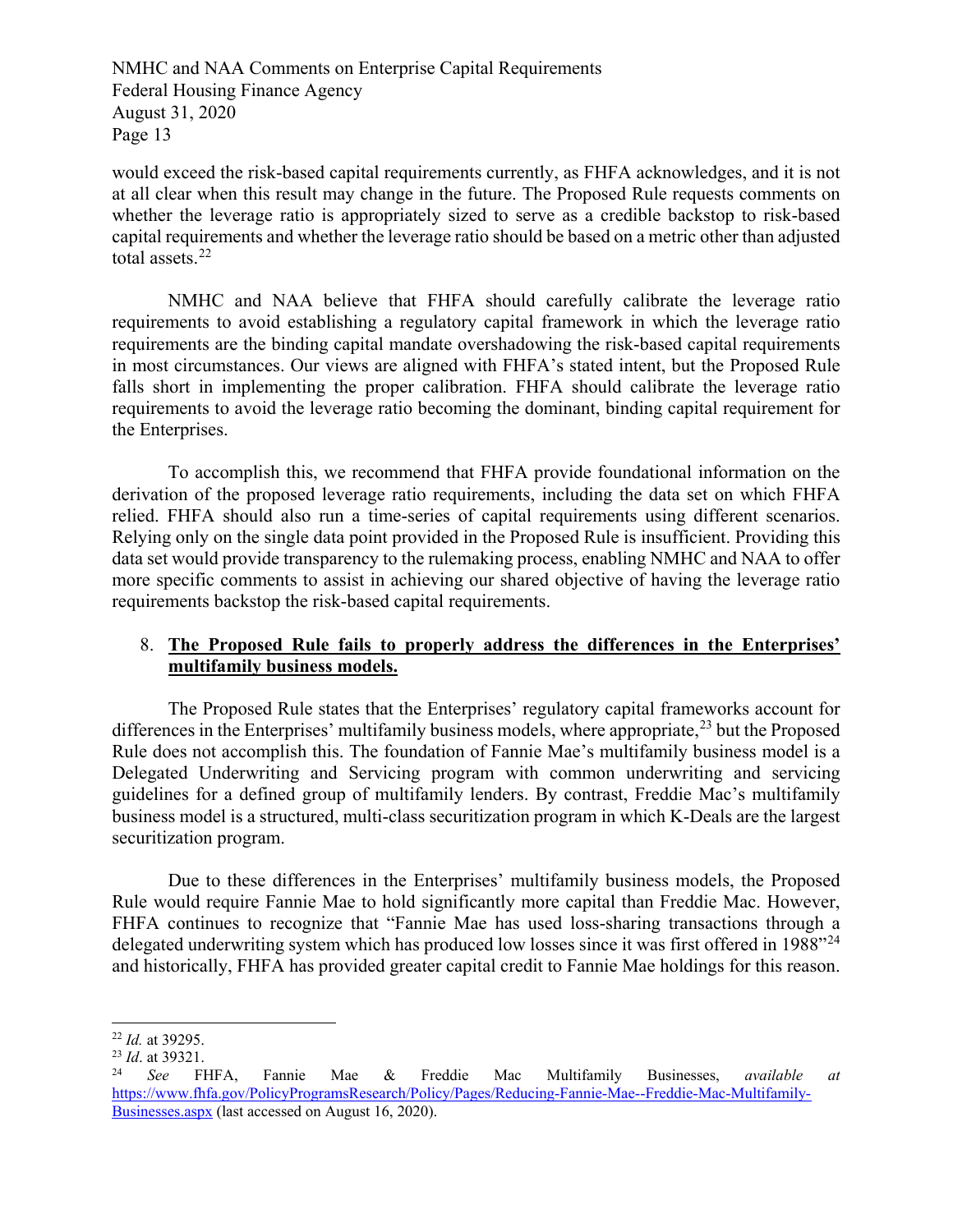Although the Proposed Rule purports to account appropriately for differences in the Enterprises' multifamily business models, and highlights CRT as an example of these differences, the Proposed Rule instead fails to account properly for the fundamental differences in the Enterprises' multifamily businesses. If adopted without change, the Proposed Rule would cause Fannie Mae to hold substantially greater capital than Freddie Mac due to these differences.

The Delegated Underwriting and Servicing Peer Group has indicated that the Proposed Rule would require Fannie Mae to hold more capital than Freddie Mac due in large part to the size and scope of CRT relative to Freddie Mac,<sup>[25](#page-13-0)</sup> and we agree. NMHC and NAA recommend that FHFA amend the Proposed Rule to ensure greater capital credit for Fannie Mae's multifamily business thereby assuring fairer competition between the Enterprises.

\* \* \*

<span id="page-13-0"></span><sup>&</sup>lt;sup>25</sup> The Delegated Underwriting and Servicing ("DUS") Peer Group Letter Regarding (RIN) 2590–AA95 FHFA Proposed Rule on Enterprise Capital Requirements (Nov. 16, 2018), *available at* [https://www.fhfa.gov//SupervisionRegulation/Rules/Pages/Comment-Detail.aspx?CommentId=15284.](https://www.fhfa.gov/SupervisionRegulation/Rules/Pages/Comment-Detail.aspx?CommentId=15284)